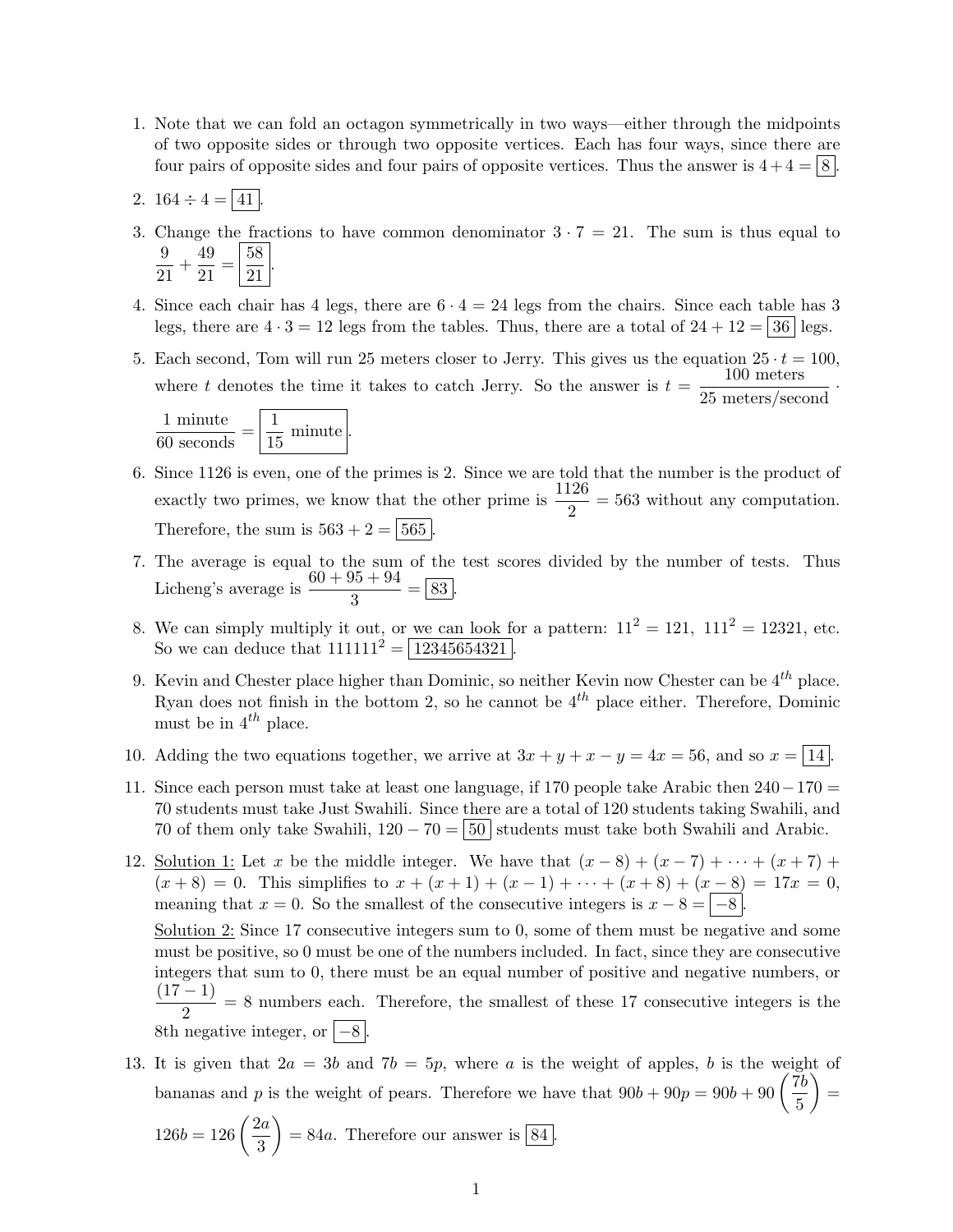- 14. Let a, b denote the length and width of the rectangle. We know that  $2a + 2b = 30$ , and hence  $a + b = 15$ . We can see that as the rectangle becomes more square-like, the area increases, i.e. the two sides must be as close as possible. Since both sides are integers, the area is maximized when  $a = 7$  and  $b = 8$ , which yields an area of  $7 \cdot 8 = 56$ .
- 15. Every hour, Bill the Builder lays 100 bricks, while his dog knocks down  $10(2) = 20$ . Thus every hour  $100 - 20 = 80$  bricks are laid, and so Bill the Builder will lay all 960 bricks in 960  $\frac{380}{80} = 12$  hours.
- 16. Let the two numbers be 3a and 3b, since they both share a common factor of 3. We have  $3a+3b=21$ , or  $a+b=7$ . Since a and b are positive, there are three choices for the numbers. For the GCF to be 36, both 3a and 3b must be divisors of 36, and the only such case that works when  $a + b = 7$  is when  $a = 3$  and  $b = 4$  (or vice-versa). Therefore the final answer is equal to  $(3 \cdot 3) \cdot (4 \cdot 3) = | 108 |$ .



- 17. In the diagram above, we can see that by drawing segment  $\overline{AC}$ , we get a hypotenuse of both right triangles ABC and CDA. To confirm this, we note that  $AB^2 + BC^2 = 7^2 + 24^2 = CD^2 +$  $AD^2 = 15^2 + 20^2 = 25^2$ . Therefore,  $AC = 25$  and we can find the area of the quadrilateral by adding the areas of the two triangles, which is  $\frac{1}{2}(7)(24) + \frac{1}{2}(20)(15) = 84 + 150 = 234$ .
- 18. The prime factorization of 2013 is  $3 \cdot 11 \cdot 61$  (to do this quickly, it helps to remember the divisibility rules for 3 and 11). Each factor of 2013 can be written in the form  $3^a \cdot 11^b \cdot 61^c$ , where the choices for a, b, and c are either 0 or 1. Therefore, there are  $2 \cdot 2 \cdot 2 = 8$  factors
- 19. We know, from 1 across and 1 down, that a two-digit perfect cube and a two-digit perfect square must have the same tens digit. The only options for the tens digit are therefore 2 (27 and 25) or 6 (64 and 64). However, if the tens digit is 6, then by 3 across we must have a multiple of 13 that begins with a 4. However, no such multiple exists, so the tens digit cannot be 6. Instead, it must be 2. We are now looking for a two-digit multiple of 13 that begins with a 5, and a two-digit multiple of 8 that begins with 7. We see that putting 2 in the last two boxes, giving 72 and 52, satisfies the criteria. Our final crossword looks like this:

| , |    |
|---|----|
| ↖ | ٠, |

20. See #19

- 21. See #19
- 22. See #19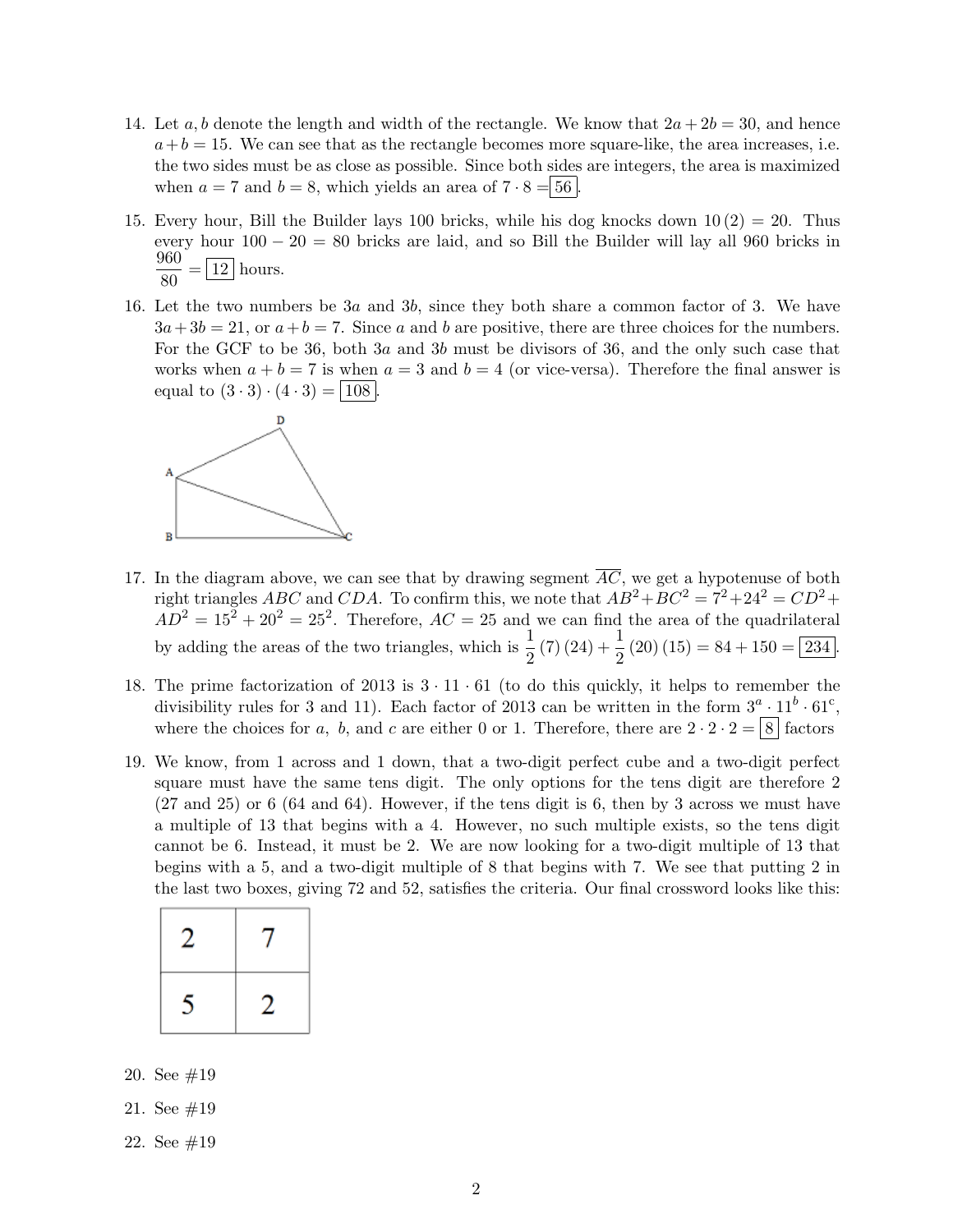- 23. Work backwards. Notice that when  $b = 1$ ,  $a \# b$  simplifies to  $a a = 0$ . Since we are being asked to find (something) $\#1$ , this is just  $|0|$
- 24. First, we know that any even number of stamps can be sorted in groups of 2. Then for every odd number greater than or equal to 5, we can sort them by using one group of 5 and then sort the remaining into groups of 2. Therefore, the biggest number of stamps that cannot be sorted is the largest odd number less than 5, or  $|3|$ .

25. Using the formula  $1 + 2 + 3 + \cdots + n = \frac{n(n+1)}{2}$  $\frac{n+1}{2}$ , we see that  $3+4+\cdots+n=1+2+\cdots+n (1+2) = \frac{n(n+1)}{2} - 3 = 1323$ , which simplifies to  $n(n+1) = 2652$ , which gives  $n = 51$ .

- 26. On the *n*-th day, Steven meets *n* more people, so he has met  $1 + 2 + 3 + \cdots + n = \frac{n(n+1)}{2}$ 2 people in total. Since n and  $n + 1$  have different parities (meaning that one is even and one is odd), either  $\frac{n}{2}$  or  $\frac{n+1}{2}$  $\frac{n+1}{2}$  must be a multiple of 32. Thus, the smallest *n* is when  $\frac{n+1}{2}$  is the smallest multiple of 32. This happens when  $\frac{n+1}{2} = 32$ , or  $n = \boxed{63}$ .
- 27. We want to maximize  $a^b$  and minimize cd. To maximize  $a^b$  we need to make it as positive as possible. This happens when we let  $a = 3$  (or  $-3$ ) and  $b = 2$ . Next, to minimize cd, we need to make it as negative as possible, so we want to choose the largest combination of a positive number and a negative number. Since we are already choosing one 3 (for  $a$ ), the most negative product possible is  $-6$ , which happens when  $c = 3$  and  $b = -2$ . Consequently, we get that  $a = -3$ , and so our final answer is  $(-3)^2 - (3)(-2) = 15$ .
- 28. Let x be the number of Doduos and y be the number of Dodrios. We get the system of equations  $2x + 3y = 291$  and  $2x + 2y = 222$ . Subtracting the second equation from the first gives us  $y = 69$ . Plugging this into the second equation, we get  $x = 42$ .
- 29. We are looking for numbers not divisible by 2 or 3, since these are the only prime factors of 48. There are  $\frac{48}{2} = 24$  multiples of 2 and  $\frac{48}{3} = 16$  multiples of 3 that are at most 48, giving us a sum of 40 multiples of 2 or 3. However, we over-counted multiples of 6 twice, since they are both divisible by 2 and 3, so we must subtract the number of multiples of 6 from our count, which is  $\frac{48}{6} = 8$ . Hence there are  $40 - 8 = 32$  multiples of 2 or 3 that are at most 48, and therefore there are  $48 - 32 = \boxed{16}$  numbers that are relatively prime to 48.
- 30. Let the original fraction be  $\frac{a}{b}$ . Thus we have  $\frac{a+27}{b+36} = \frac{a}{b}$  $\frac{a}{b}$ . Cross-multiplying, we get  $ab+27b=$  $ab + 36a \rightarrow 27b = 36a$ . Thus it follows that, in simplest form,  $\frac{a}{b} = \frac{27}{36}$  $\frac{27}{36} = \frac{3}{4}$  $\frac{6}{4}$ .
- 31. Let her number be equal to  $100a + 10b + c$ , where a, b, c are the digits of the number (i.e. they are integers satisfying  $0 < a < 10$  and  $0 = b, c < 10$ . We have that  $a^2 + b^2 +$  $c^2 = 2(a+b+c) = 2a+2b+2c$ . We can move all terms to one side and factor to get  $a^2 - 2a + 1 + b^2 - 2b + 1 + c^2 - 2c + 1 = (a - 1)^2 + (b - 1)^2 + (c - 1)^2 = 3$ . Since a, b, c are integers, the only solution to this equation is  $a = b = c = 2$ . Therefore her number is [222].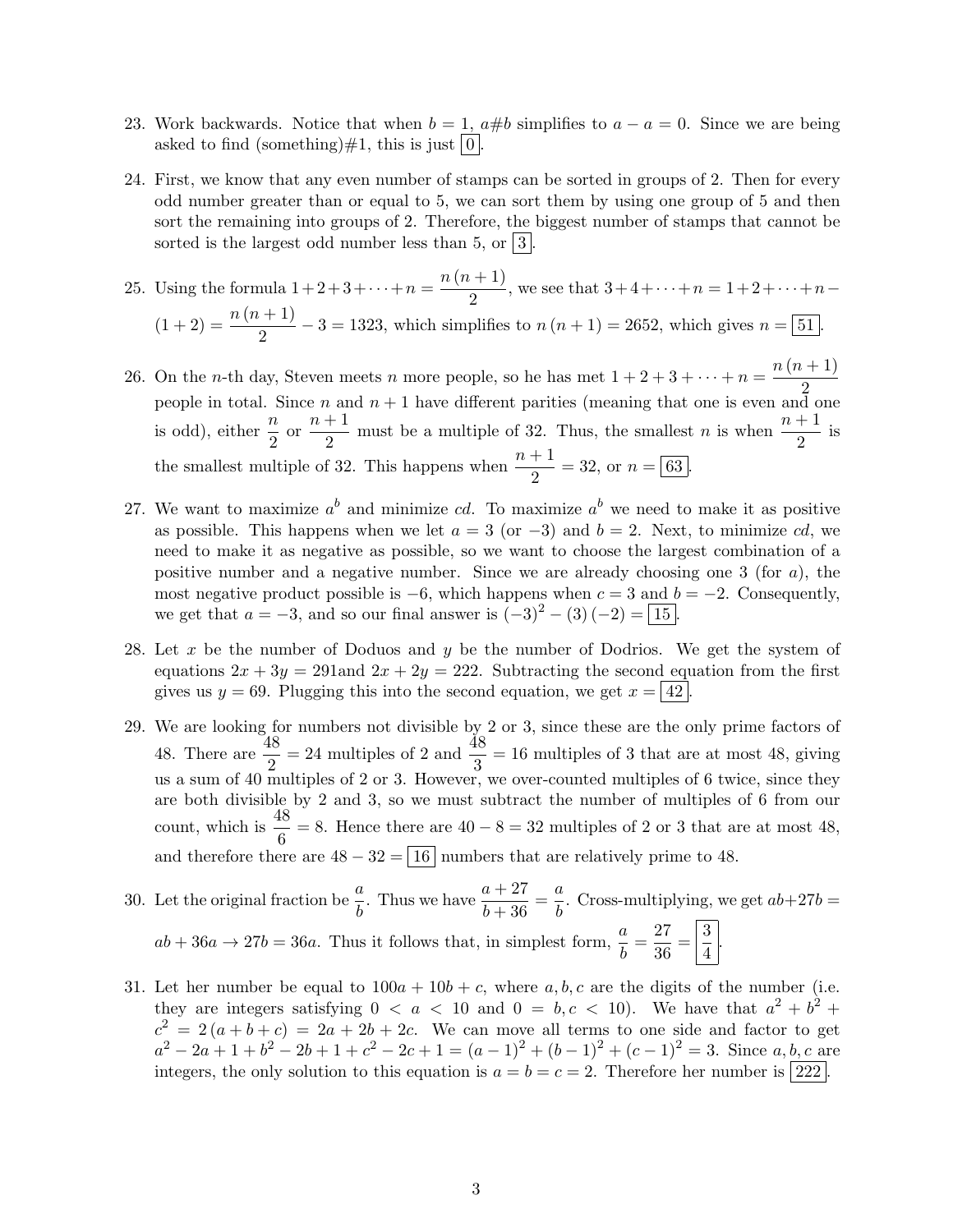32. For the first few numbers, we can simply evaluate  $n^n$ . For example,  $1^1 = 1$ ,  $2^2 = 4$ ,  $3^3 = 27$ and  $4^4 = 256$ . We see that only 1 satisfies the condition out of these numbers.

For  $5^5$ , we note that, since  $5 \cdot 5$  ends in a 5, any power of 5 will end in 5. We can see that 6 works similarly as well.

For  $7^7$ , we see that the ones digit cycles with increasing powers as such:  $7, 9, 3, 1, 7, 9, 3, 1, \ldots$ Thus  $7<sup>7</sup>$  has a ones digit of 3, and so 7 does not work.

For  $8^8$ , we see that the ones digit also cycles:  $8, 4, 2, 6, 8, 4, 2, 6, \ldots$ . So  $8^8$  has a ones digit of 6 and therefore does not work.

Lastly,  $9^9$  ends with a 9, as the ones digit alternate between 9 and 1. So there are 4 numbers that work—1, 5, 6, and 9. Therefore, the probability is  $\left|\frac{4}{9}\right|$ .

- 33. Since line segment BEC is a diagonal of square ABCD, we have that  $\langle ECG = 45^{\circ} \rangle$ . Hence right triangle CEG is isosceles. Therefore, since EFDG we get that  $CD = CG + GD =$  $EG + EF = 3 * EG = 12$ . Solving, we get  $EG = 4$ . And so the area of triangle AEC is equal  $\frac{1}{\infty}$  $\frac{1}{2}$ \*base\*height= $\frac{1}{2}$ \* AC \* CG =  $\frac{1}{2}$  $\frac{1}{2} * 12 * EG = 6 * 4 = 24.$
- 34. For a positive integer of the form  $p_1^{e_1} \tldots p_n^{e_n}$ , the number of factors it has is  $(e_1 + 1) \tldots (e_n + 1)$ . Therefore, for the number to have exactly 12 factors, the expression  $(e_1 + 1) \dots (e_n + 1)$  must equal 12. Prime factoring 12, we see that we can satisfy this condition in many ways:

Case 1: The number has only one factor, i.e. it is of the form  $p^{e_1}$ . Then, in order for it to have 12 factors, we must have  $e_1 + 1 = 12 \rightarrow e_1 = 11$ . Therefore, it must be of the form  $p^{11}$ . The smallest prime p is 2, so the smallest number for this case is  $2^{11} = 2048$ .

<u>Case 2:</u> The number has two factors, i.e. it is of the form  $p_1^{e_1}p_2^{e_2}$ . Then, for this to have 12 factors, we must have  $(e_1 + 1)(e_2 + 1) = 12$ . This can be done in two ways: either  $p_1^3 p_2^2$  or  $p_1^5p_2^1$ . Either way, we will choose  $p_1 = 2$  and  $p_2 = 3$  because those are the two smallest primes, and we want the smallest prime possible for the largest exponent. These two give  $8 \cdot 9 = 72$ and  $32 \cdot 3 = 96$ , respectively.

<u>Case 3:</u> The number has three factors, i.e. it is of the form  $p_1^{e_1}p_2^{e_2}p_3^{e_3}$ . Then, for this to have 12 factors, we must have  $(e_1 + 1)(e_2 + 1)(e_3 + 1) = 12$ . This can only be done in one way: if  $e_1 = 2, e_2 = 1$ , and  $e_3 = 1$  (letting any  $e_n = 0$  reverts to one of the earlier cases). Therefore, the number must be of the form  $p_1^2 p_2^1 p_3^1$ . Following the rule of giving the largest exponent the smallest possible prime, we get the smallest possible value of that expression by setting  $p_1 = 2, p_2 = 3, \text{ and } p_3 = 5, \text{ giving us a final answer of } 4 \cdot 3 \cdot 5 = 60.$ 

Of the three cases, the smallest possible number with exactly 12 factors is  $\boxed{60}$ 

35. Let us first count the maximum number of intersection points between 10 circles. Suppose we have  $n$  circles with maximum number of intersections, and we are trying to add another one. Then, the last circle can intersect each of n circles at maximum of 2 points, implying that the last circle can add a maximum of 2n intersection points. Thus, when we have  $n + 1$ circles, the maximum number of intersections is  $2 + 4 + \cdots + 2n = n(n + 1)$ . Evaluating this for  $n = 9$ , we find that the maximum number of intersections for 10 circles is 90. Now, we account for the two lines. Again, each of two lines can intersect each of 10 circles at 2 points, so that adds  $2 \cdot 2 \cdot 10 = 40$  intersections. Finally, because two lines can intersect maximum of once, the answer is  $90 + 40 + 1 = |131|$ .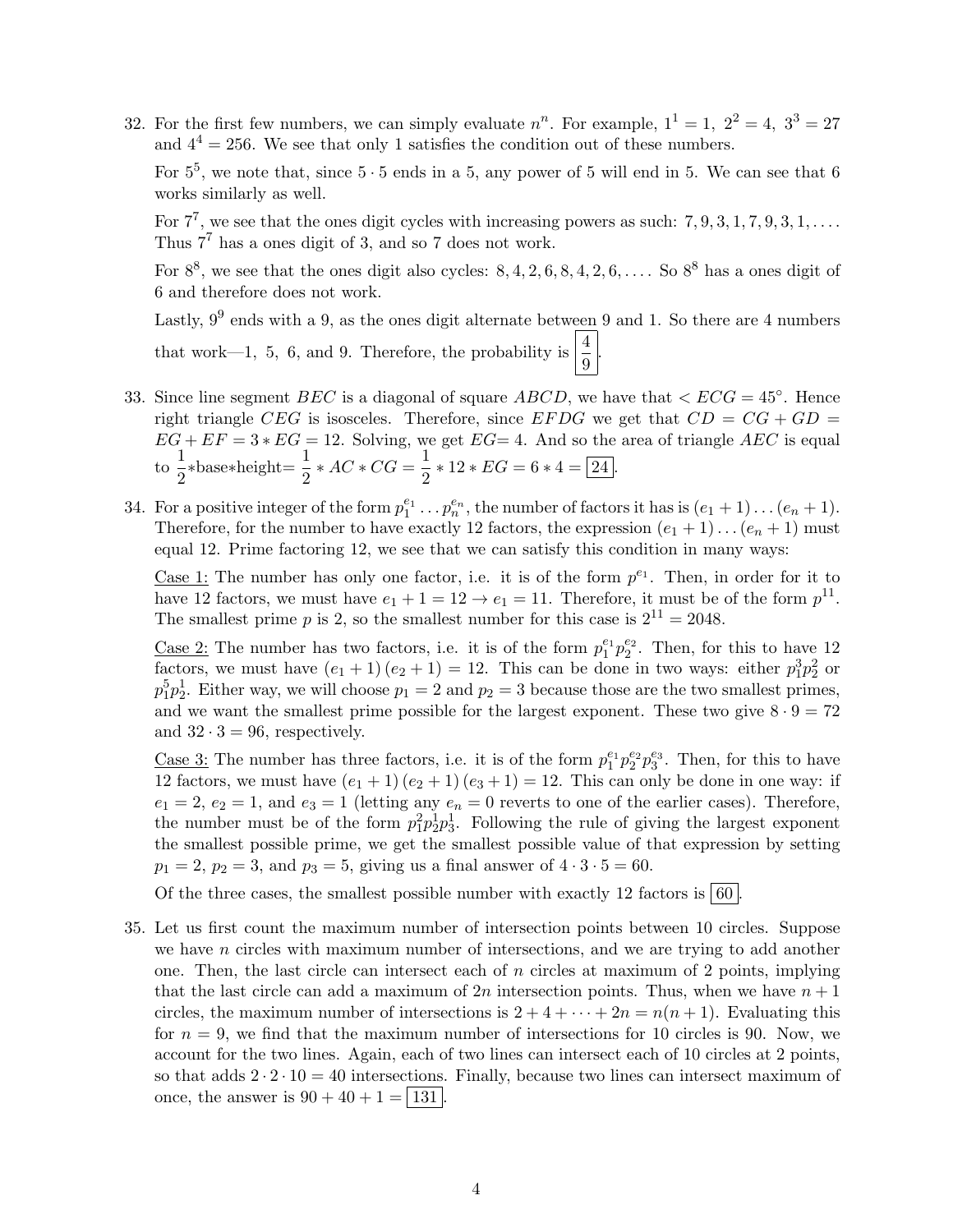- 36. Using the formula for an infinite geometric series,  $\frac{1}{a} + \frac{1}{a^2}$  $\frac{1}{a^2} + \frac{1}{a^3}$  $\frac{1}{a^3} + \cdots =$ 1  $\overline{a}$  $\frac{a}{1-\frac{1}{a}}$ . Multiplying the top and bottom by a, we have that  $\frac{1}{a-1} = \frac{4}{5}$ . We can solve for a to go  $\frac{4}{5}$ . We can solve for a to get  $a = \frac{9}{4}$  $\frac{3}{4}$ . Let  $S=\frac{1}{a}$  $\frac{1}{a^2} + \frac{1}{a^4}$  $\frac{1}{a^4} + \frac{1}{a^6}$  $\frac{1}{a^6} + \cdots$ . Then  $aS = \frac{1}{a}$  $\frac{1}{a} + \frac{1}{a^3}$  $\frac{1}{a^3} + \frac{1}{a^5}$  $\frac{1}{a^5} + \cdots$  Therefore,  $aS + S = \frac{1}{a}$  $\frac{1}{a} + \frac{1}{a^2}$  $\frac{1}{a^2} + \frac{1}{a^3}$  $\frac{1}{a^3} + \cdots = \frac{4}{5}$  $\frac{1}{5}$ . Plugging in  $a = \frac{9}{4}$  $\frac{9}{4}$ , we have that  $\frac{9}{4} \cdot S + S = \frac{13}{4}$  $\frac{13}{4} \cdot S = \frac{4}{5}$  $\frac{4}{5}$ . Solving for S, we get  $S = \frac{16}{65}$  $\frac{18}{65}$ .
- 37. By the Angle Bisector Theorem,  $\frac{5}{BD} = \frac{7}{6-1}$  $\frac{1}{6 - BD}$ . Cross multiplying and solving gives us  $BD = \frac{5}{2}$  $\frac{0}{2}$ .
- 38. A fraction, when written out in decimal form, will terminate if it can be written as a fraction in the form  $\frac{x}{10^y}y(x)$  and y are positive integers). Therefore, it will not terminate if its denominator has prime factors other than 2 or 5 (the only prime factors of 10). Therefore, we are looking for the number of numbers between 1 and 50 that are not divisible by 2 or 5. There are  $\frac{50}{2} = 25$  numbers divisible by 2 and  $\frac{50}{5} = 10$  numbers divisible by 5, giving us a total of  $25 + 10 = 35$  numbers. However, we have counted the  $\frac{50}{10} = 5$  multiples of 10 twice. Therefore, there are  $35-\frac{50}{10}$  $\frac{30}{10}$  = 30 numbers that are multiples of 2 or 5, and so  $50 - 30 = 20$ numbers that are not divisible by 2 or 5. Lastly, since  $\frac{1}{1}$  terminates, we have to subtract 1 from our answer, giving a final answer of  $|19\rangle$
- 39. Let the numbers be  $2k 4$ ,  $2k 2$ ,  $2k$ ,  $2k + 2$ ,  $2k + 4$ . Multiplying all numbers gives us  $(2k-4)(2k+4)(2k-2)(2k+2)(2k) = 32(k-2)(k+2)(k-1)(k+1)(k)$ . Thus 32 must divide this number. Furthermore, there must be at least one integer out of the five consecutive integers  $k-2, k-1, k, k+1, k+2$  that is divisible by 2, at least one divisible by 3, at least one divisible by 4 and at least one divisible by 5 (for example, take 1, 2, 3, 4, 5). Therefore the largest number that must always be a factor of this is  $2^5 \cdot 2 \cdot 3 \cdot 4 \cdot 5 = 3840$ .

We can see that this it cannot be any larger since  $2 \cdot 4 \cdot 6 \cdot 8 \cdot 10 = 3840$ .

- 40. First, square  $a + b = 5$  to get  $(a + b)^2 = a^2 + 2ab + b^2 = 25$ . Then, we can subtract  $2ab = 14$  from this equation to get  $a^2 + b^2 = 11$ . Now we square  $a^2 + b^2$  to get  $(a^2 + b^2)^2 =$  $a^4 + 2a^2b^2 + b^4 = 121$ . However, since  $2a^2b^2$  is just  $2(ab)^2 = 98$ , we can subtract that from the equation to get  $a^4 + b^4 = 121 - 98 = 23$ .
- 41. If a number is congruent to 1 mod 3 and 1 mod 5, then it must be congruent to 1 mod 15. We can list the first few numbers that leave a remainder of 1 when divided by 15: 1, 16, 31, 46, 61, 76, 91, 106, ?. We see that  $|91|$  is the first number that is divisible by 7.
- 42. Using the formula for the number of factors, we see that the only "pretty good" numbers are in the form  $p^{q-1}$  for some primes p, q (since its factors will be  $1, p, p^2, \ldots, p^{q-1}$ ). If  $p = 2$ , we can have  $q = 2, 3, 5$  or 7. If  $p = 3, q = 2, 3,$  or 5. If  $p = 5$  or 7,  $q = 2$  or 3. Finally, for all primes p greater than 7, q can only be 2. Since we can count 21 primes greater than 7 (11, 13, 17, 19, 23, 29, 31, 37, 41, 43, 47, 53, 59, 61, 67, 71, 73, 79, 83, 89, 97), our final answer is  $1 * 4 + 1 * 3 + 2 * 2 + 21 * 1 = |32|$ .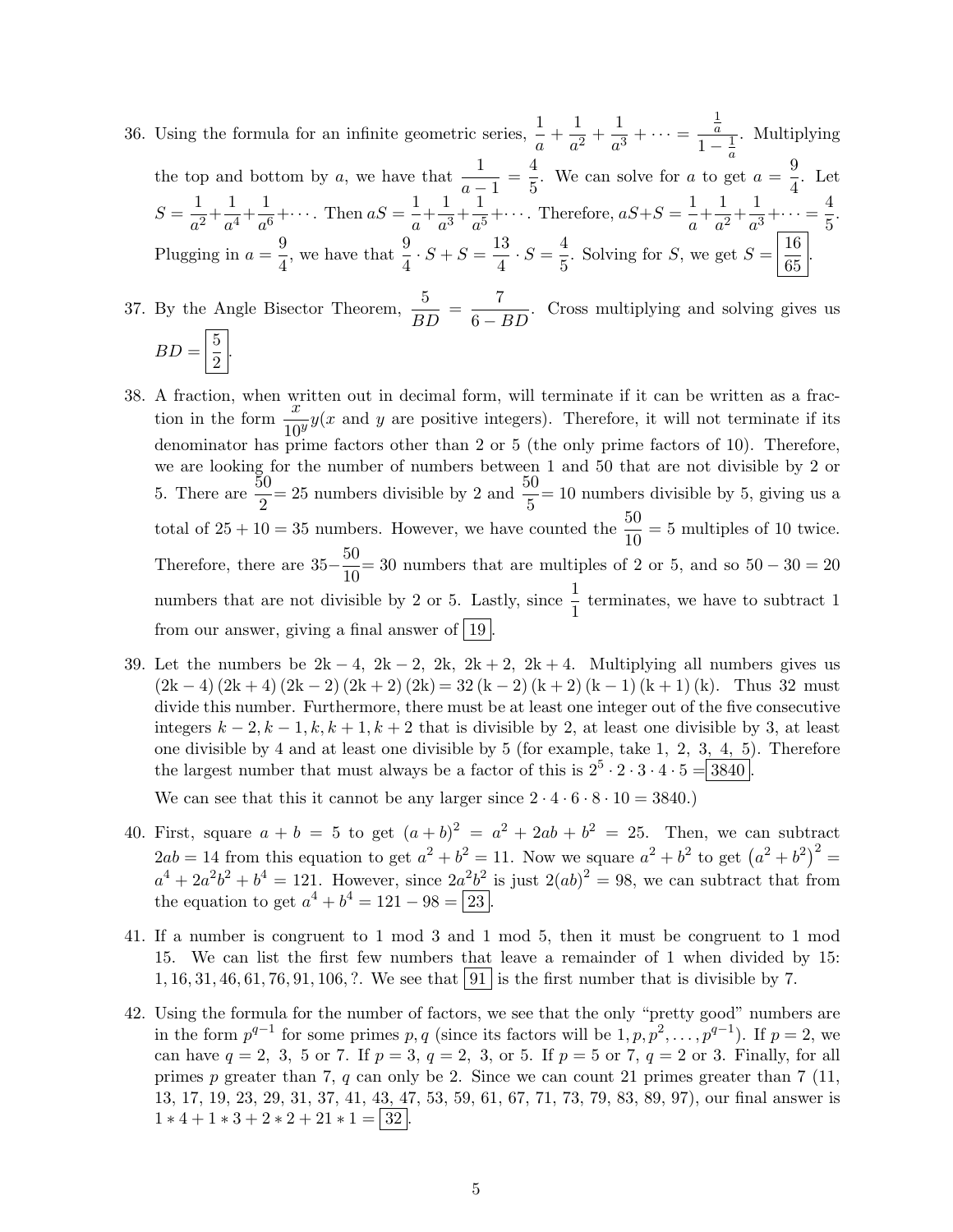- 43. We want to find  $3^{2013}$  (mod 16). We can note that  $3^4 = 81 \equiv 1 \mod 16$ , and thus we can write this as  $(3^4)^{503} \cdot 3 \equiv 1^{503} \cdot 3 \equiv 3 \mod 16$ .
- 44. Let  $P(x)$  be the probability that James gets x heads. We want James to get at least 4 heads. Note that  $P(h) = P(7-h)$ , since the probability of flipping h heads is equal the probability of flipping h tails. Thus we see that  $1 = P(0) + P(1) + \cdots + P(7) = 2[P(4) + \cdots + P(7)]$ . Solving, we see that the probability of getting at least 4 heads is equal to  $\frac{1}{2}$ .



- 45. Using parallel lines  $\overline{AF}$  and  $\overline{CD}$ , it can be seen that  $\triangle CDE$  is similar to  $\triangle BFE$  by AAA Similarity. Note that since  $ABCD$  is a parallelogram,  $CD = AB = 6$ , and we are given that  $BF = 24$ . Therefore, the ratio of the sides of these two triangles is  $24 : 6 = 4 : 1$ . The ratio of the areas is the ratio of the sides squared, or  $4^2 = |16|$ .
- 46. There are three cases:

If  $x < -4$ , then both  $x + 4$  and  $x - 2$  are negative. So the inequality is  $8 > y > -(x + 4)$  $(x-2) = -2x - 2$ . Thus solving for xgives  $x > -5$ . Thus for  $-5 < x < -4$ , the function is  $y > -2x - 2$ .

If  $-4 \le x \le 2$ ,  $x + 4$  is positive but  $x - 2$  is negative. Therefore the inequality is  $8 > y > 1$  $(x+4)-(x-2)=6.$ 

If  $x > 2$ , both terms in the absolute value are positive. So the inequality is  $8 > y > 1$  $(x+4)+(x-2)=2x+2$ . Solving for xgives  $x<3$ . Thus for  $2 < x < 3$ , the function is  $y > 2x + 2.$ 

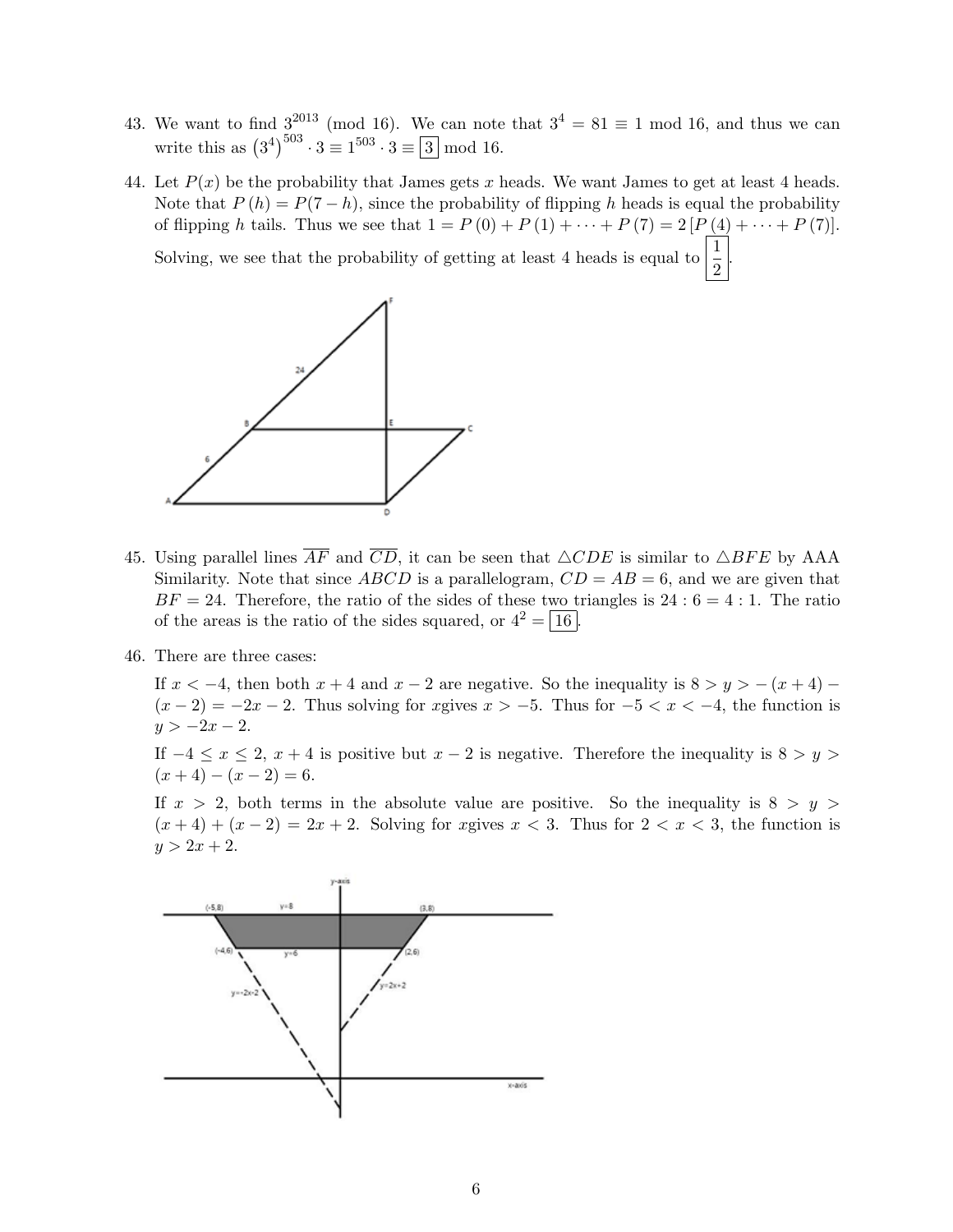Plotting these piecewise functions, we see that the bounded region is a trapezoid with base lengths 8 and 6 and a height of 2. Therefore the area is  $\frac{6+8}{2}*2 = 14$ .

- 47. The triangular faces contribute  $3 \cdot 8 = 24$  edges. The octagonal faces contribute  $8 \cdot 6 = 48$ edges. However, each edge is counted twice since every edge is the meeting of two faces. Therefore, there are  $\frac{24+48}{2} = 36$  edges in total.
- 48. Let the two numbers be  $2k + 1$  and  $2k 1$ . Multiplying gives  $(2k + 1)(2k 1) = 4k^2 1 =$  $28+n^2$ , for some integer n. Simplifying, we get  $(2k)^2 - n^2 = 29$ . We then factor this further to get  $(2k + n)(2k - n) = 29$ . Since both k and n are integers and 29 is prime, the only positive solution to this equation occurs when  $2k + n = 29$  and  $2k - n = 1$ . Solving, we get  $k = \frac{15}{2}$  $\frac{16}{2}$ and so the smaller of the two consecutive even numbers is  $2k - 1 = 2 \left( \frac{15}{2} \right)$ 2  $-1 = \boxed{14}$ . (And we see that  $14 * 16 = 224 = 28 + 14^2$



49. Let s be the side of the tetrahedron. We know that the area of the base, an equilateral triangle, is  $\frac{s^2\sqrt{3}}{4}$  $\frac{\sqrt{9}}{4}$ . Next, to find the height of the tetrahedron, we look at the right triangle inside that has a side of a triangle as the hypotenuse. The shortest side of this triangle is two thirds of the height of the triangle, and so by the Pythagorean Theorem we see that the height is equal to  $\sqrt{s^2 - \left(\frac{2}{3}\right)}$ 3  $\setminus$  / s √ 3 2  $\setminus$   $\mathcal{a}$ <sup>2</sup> =  $\sqrt{2}$  $\frac{2}{3}s^2 = \frac{s}{4}$ √  $rac{s\sqrt{2}}{\sqrt{2}}$ 3 . Finally, using the fact that the volume of a tetrahedron is  $\frac{1}{3} Bh$  where B is the area of the base and h is the height length, we get that the volume is equal to  $\frac{1}{3}$  $\int s^2 \sqrt{ }$ 3 4  $\bigg\backslash$  /s $\bigvee$  $rac{s\sqrt{2}}{\sqrt{2}}$ 3  $\setminus$ = √ 2  $\frac{\sqrt{2}}{12}s^3$ . If  $s =$ √ 2, the volume is equal to √ 2 12 √  $\overline{2}^3 = \frac{1}{2}$  $\frac{1}{3}$ . Finally, since the volume of the cube is equal to the volume of the

tetrahedron. We have that the edge length of the cube is  $\sqrt[3]{\frac{1}{2}}$  $rac{1}{3} = \frac{1}{\sqrt[3]{3}}$ .

50. Since the sum of the angles in a quadrilateral is  $360^\circ$ , we can use this fact to find that  $\angle D = 360 - 150 - 60 - 60 = 90^{\circ}$ , or a right angle. Now we extend  $\overline{AD}$  and  $\overline{BC}$  to meet at point E, forming an equilateral triangle  $(\angle E = 180 - 60 - 60 = 60^{\circ})$ . Since the angle bisector and perpendicular bisector in an equilateral triangle are the same,  $E$ ,  $X$ , and  $Y$  are collinear. We notice that since  $\angle EAX = 60^{\circ}$  and  $\angle EXA = 90^{\circ}$ ,  $\triangle AEX$  is a 30-60-90 right columear. We notice that since  $\angle EAX = 00$  and  $\angle EXA = 90$ ,  $\triangle AEA$  is a 30-00-90 right triangle, and  $EX = AX\sqrt{3} = 4\sqrt{3}$ . Now we only need to find the value of  $\overline{EY}$ , which is the hypotenuse of  $\triangle DEF$ . Since  $\angle DEF = 30^\circ$  and  $\angle DEC = 60^\circ$ ,  $\triangle DEF$  and  $\triangle DEC$  are also